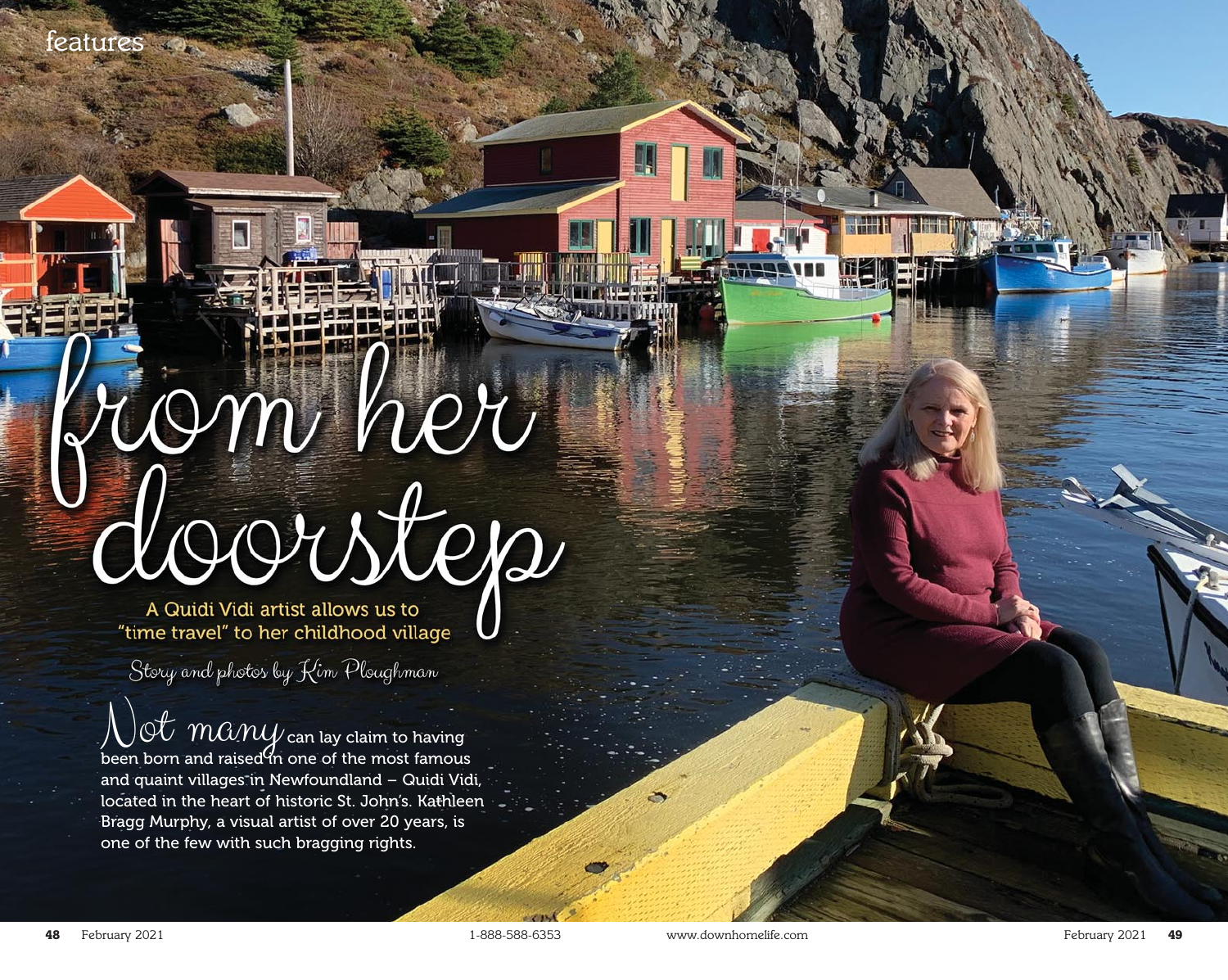

From her doorstep inside "The Gut" (as the inlet is often called), young Kathleen had glimpses into a world that was rather unique: a fishing village in the middle of the capital city. Here, she keenly observed her surroundings; and down the road of time, it would spark a creative surge – like the tempestuous Atlantic Ocean that lay outside this secluded cove – leading to a public art showing appropriately titled "From My Doorstep."

The fall 2020 exhibit captured a comparative series of both coloured and black-and-white acrylic images of Quidi Vidi – what it looked like over a century ago and present day. This artist not only time travelled to the past during this creative process, but also uncovered, to her delight, a family treasure with a connection to a famous Canadian painter.

## Discovering "Home"

At her Craft Council of NL Gallery exhibit in November, Kathleen shares the journey of her 12 paintings from their inspiration (which began with research in July 2019) to their final execution as an exhibit, which included a weathered doorstep and a white door painted with the words "From My Doorstep."

Pointing to the grey steps, Kathleen explains, "This is where it all happened – sitting on the steps as a child with my parents, Frank and Eileen, watching fishermen coming home on a light summer evening."

Fishermen have been coming and going since the early 1600s from Quidi Vidi, where they established fishing rooms and stages. In fact, one of Kathleen's black-and-white pieces – "Cottage Near the Corner" – is her rendition of a Memorial University archival photograph featuring multiple stages and fish flakes in the sheltered cove.

One of Kathleen's favourites is the photograph and her matching blackand-white painting titled "Day's End," in which a fisherman is bending over in a skiff. "This one is so *Continued page 52*



Above: One of Kathleen's favourite pieces is this iconic Newfoundland scene, entitled "Day's End." Below: Kathleen's depiction of the same location in Quidi Vidi village as it appears today.



*50 February 2021 1-888-588-6353 www.downhomelife.com February 2021 51*